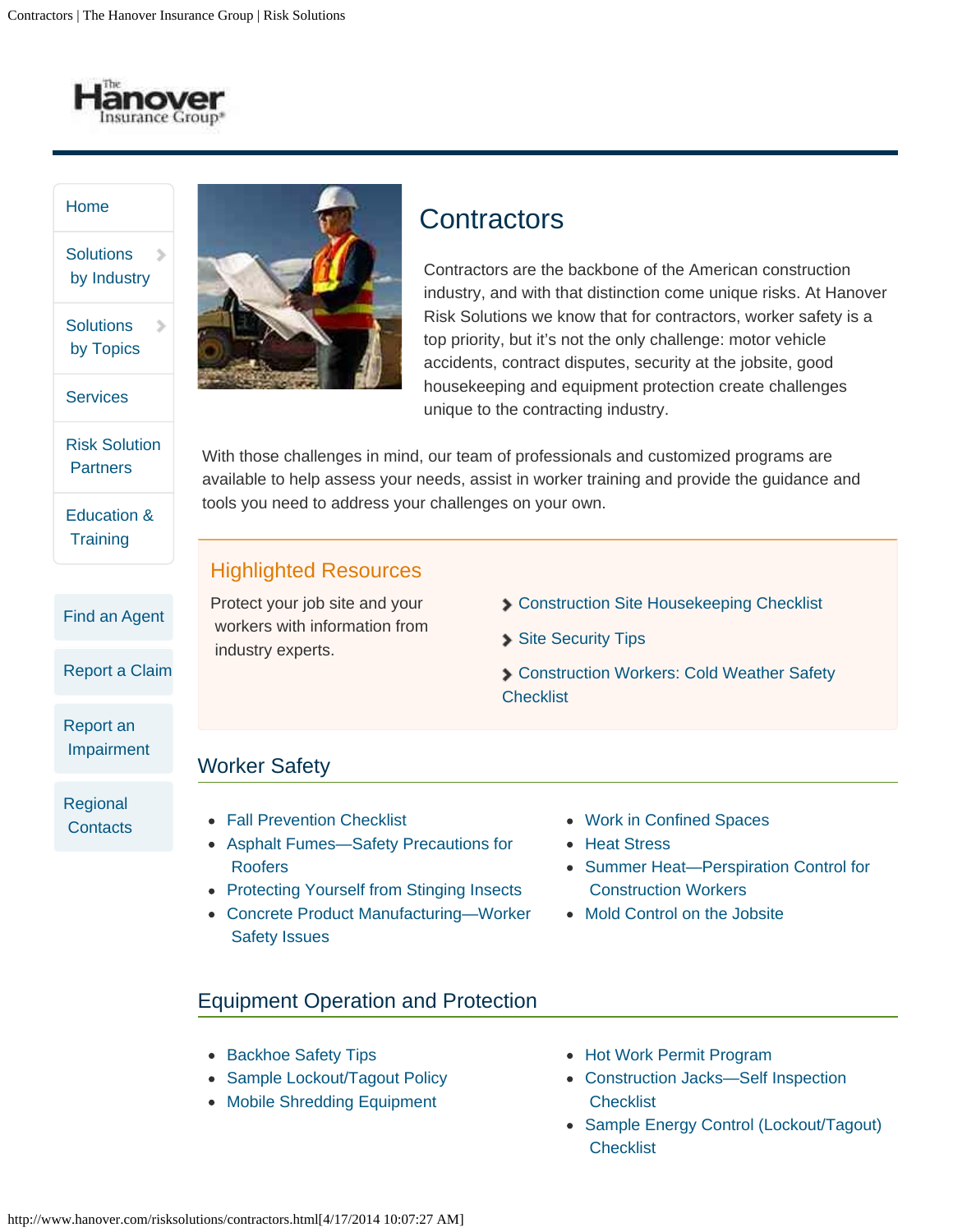#### **Security**

[Metal Theft](http://www.hanover.com/risksolutions/pdf/171-0976.pdf)

### Contractual Liability

• [Introduction to Certificates of Insurance](http://www.hanover.com/risksolutions/introduction-to-certificates-of-insurance.html) • [Contract Management](http://www.hanover.com/risksolutions/contract-management.html)

#### Fleet Safety

- [Commercial Driver's Licenses](http://www.hanover.com/risksolutions/commercial-drivers-licenses.html)
- [Distracted Driving](http://www.hanover.com/risksolutions/distracted-driving.html)

### Safety Programs

- [Selecting an Equipment Hauler](http://www.hanover.com/risksolutions/selecting-an-equipment-hauler.html)
- [Accident Investigation Policies](http://www.hanover.com/risksolutions/accident-investigation-policies.html)
- 
- [Avoiding Rear-End Collisions](http://www.hanover.com/risksolutions/avoiding-rear-end-collisions.html)
- [Accident Investigation Form](http://www.hanover.com/risksolutions/pdf/171-0830.pdf)
- [Sample Slip, Trip and Fall Prevention](http://www.hanover.com/risksolutions/pdf/171-0954.pdf)  [Program](http://www.hanover.com/risksolutions/pdf/171-0954.pdf)

#### Risk Solutions Partners

Hanover has partnered with other expert safety professionals to provide our customers with discounted solutions to costly problems. Among the offerings you may find these especially helpful:

- Wireless and battery operated alarm systems and monitoring to deliver priority response and result in low false alarms and high apprehensions from Videofied using wireless and cellular technology.
- NER, a national equipment registration database provides a searchable resource for law enforcement to help recover stolen equipment; includes IRONcheck, a pre-purchase screening service for used equipment.
- Driver monitoring and other training services are also available with Driver's Alert, including the well-known, "How's My Driving" program that monitors driving 24/7/365.
- Quality online safety training from PureSafety, with one of the most comprehensive safety training catalogs on the web with over 300 easy-to-use courses.

Visit [Risk Solutions Partners](http://www.hanover.com/risksolutions/partners.html) for more information.

#### Education and Training

Hanover Risk Solutions consultants can provide on-site training for our insureds; [contact your](http://www.hanover.com/risksolutions/contacts.html)  [local Risk Solutions Director](http://www.hanover.com/risksolutions/contacts.html) for more information.

[OSHA Focus Four Training](http://www.osha.gov/dte/outreach/construction/focus_four/index.html)